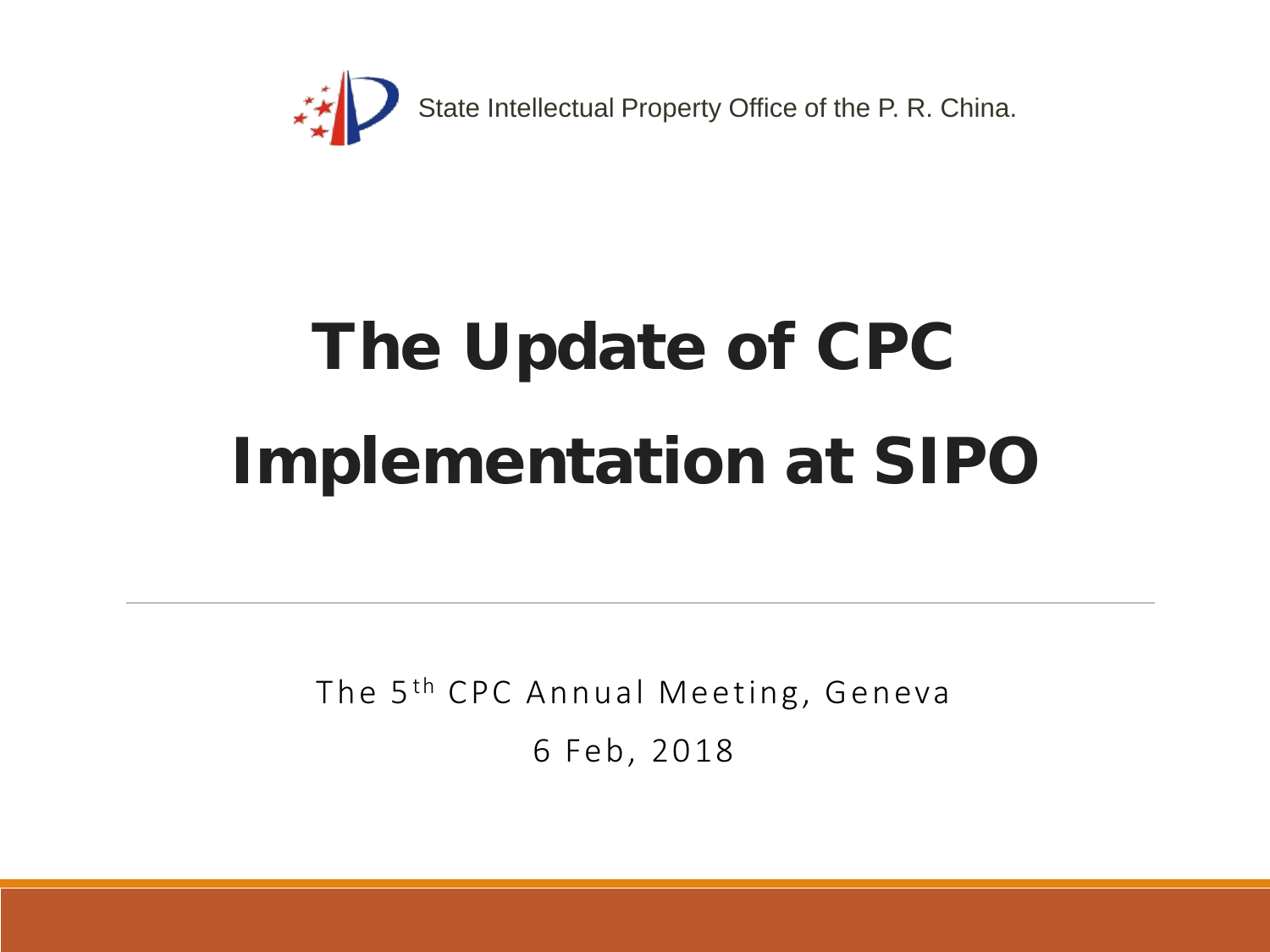

## Classification Practice

| Year | <b>Document Type</b>                                                  | <b>Fields</b>                          | <b>Amount</b> |
|------|-----------------------------------------------------------------------|----------------------------------------|---------------|
| 2016 | Newly filed invention<br>patent applications                          | All technical<br>fields                | 1,077,000     |
| 2017 | Newly filed invention<br>patent applications                          | All technical<br>fields                | 1,228,000     |
| 2017 | <b>Reclassification</b><br>Published invention patent<br>applications | Data List<br>Provided by<br><b>FPO</b> | 45,600        |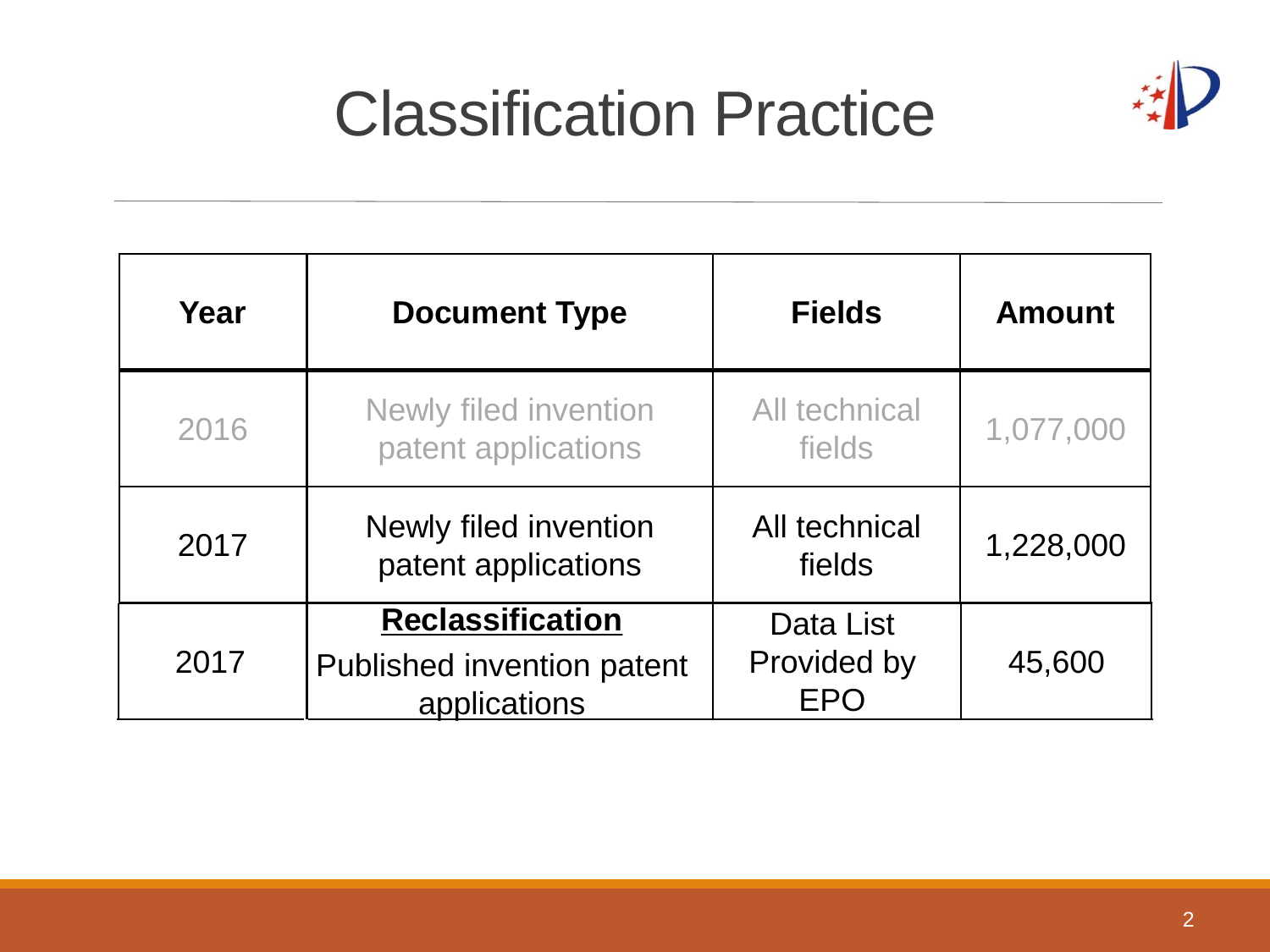## CPC Training



FST Training sessions at the EPO in 2017:

|         | <b>Timing</b>        | <b>Participants</b> | <b>Technical</b><br>fields | <b>Location</b> |
|---------|----------------------|---------------------|----------------------------|-----------------|
| Batch 1 | 24 April -12 May     | 13                  | 12                         | <b>Munich</b>   |
| Batch 2 | 11 Sept – 29<br>Sept | 20                  | 18                         | The Hague       |

CPC General and Advanced Workshop:

30 May – 1 June, 4 examiners, The Hague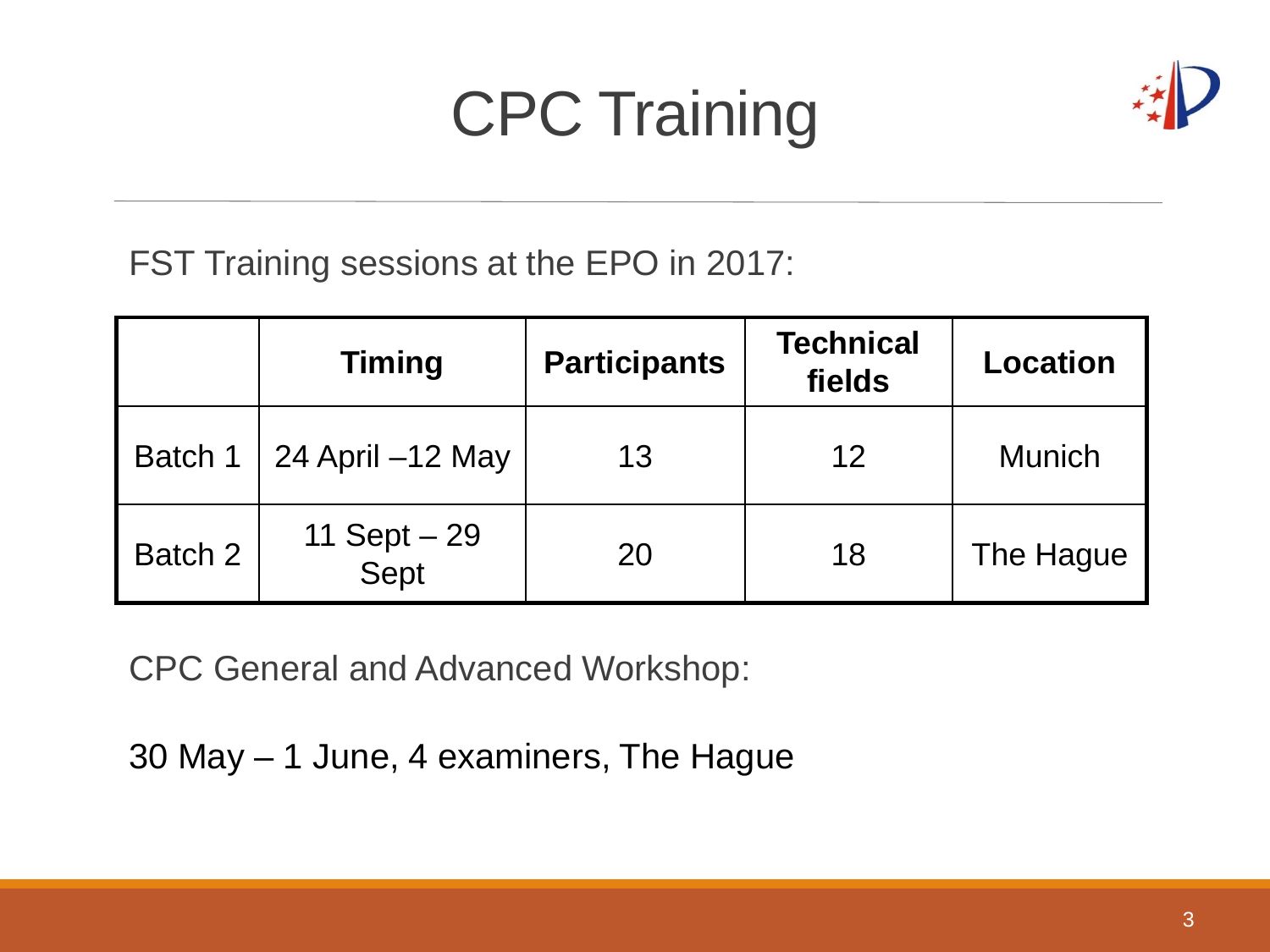

## CPC Training

#### CPC Workshops at SIPO in 2017

| <b>Date</b> | <b>Technical Fields</b> | <b>Participants</b> | <b>EPO</b><br><b>Examiners</b> |
|-------------|-------------------------|---------------------|--------------------------------|
| 18 May      | (C08G and C09D)         | 45                  | 4                              |
| 26 Oct      | (H01H and G03G)         | 40                  | 5                              |
| 14 Nov      | (F01L, F02M and F02D)   | 45                  | 3                              |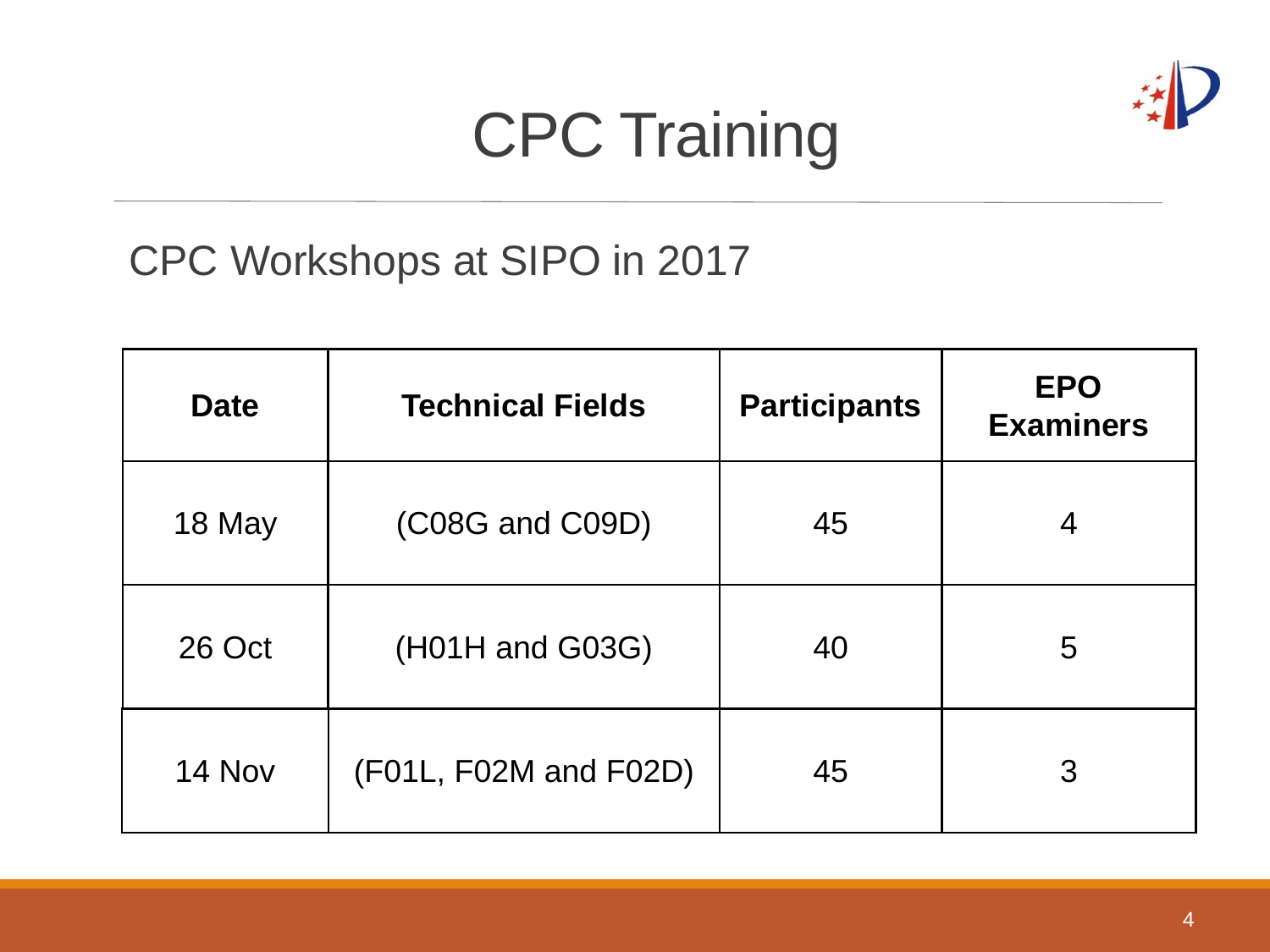## CPC Data Transmission



- **► 9 batches of CPC data with over 1.84 million items** were transmitted to the EPO in 2017.
- CN invention applications published in 2015: **112,000**
- CN invention applications filed and published since 2015 : **1,732,000**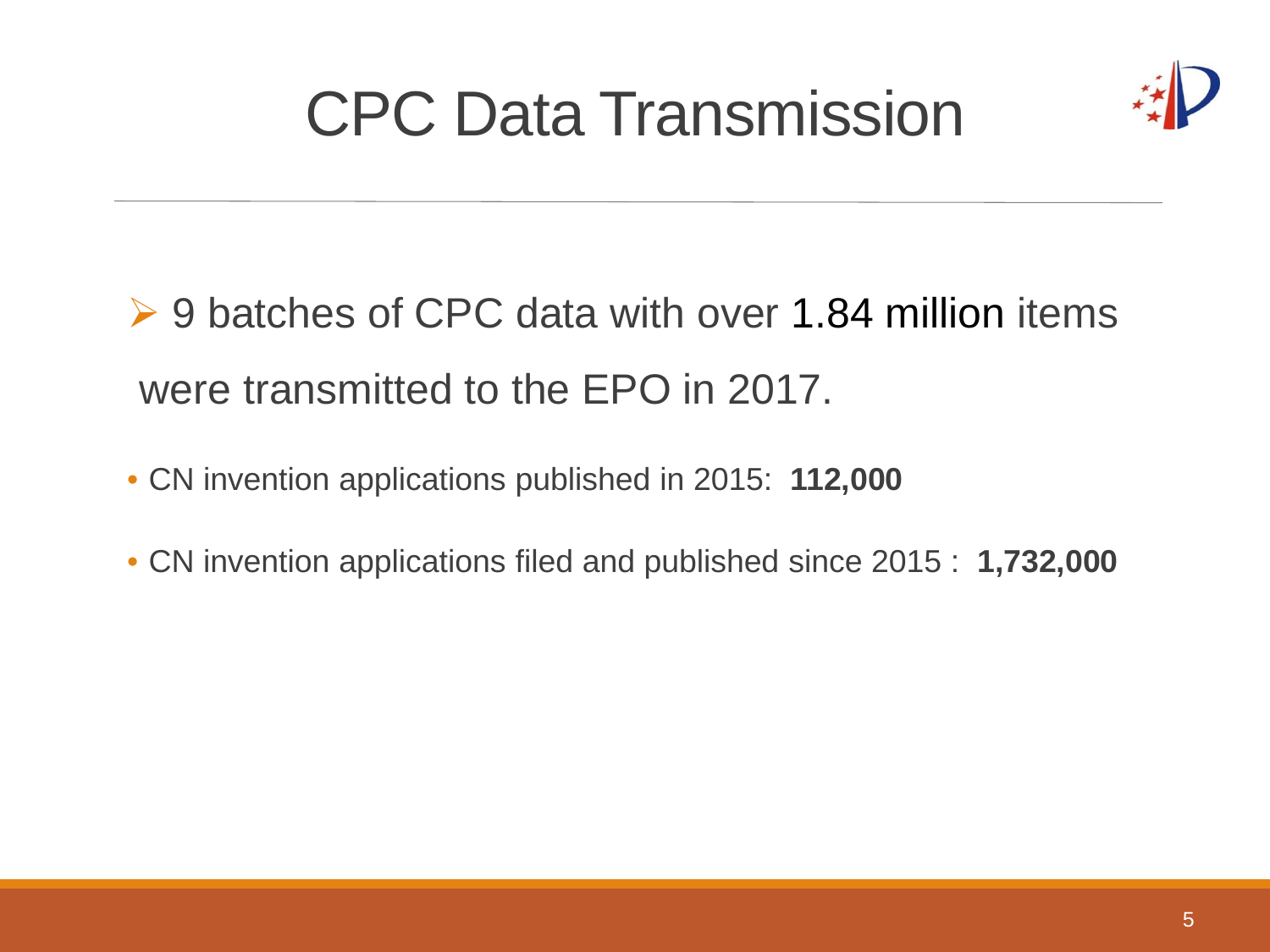## EPO-SIPO CPC IG Meetings



#### $\geq$  16-18 May, 2017, The Hague

- CPC IG 11
- The 2nd EPO-SIPO Quality Management Seminar
- ▶ 23 October, 2017, Beijing
	- CPC IG 12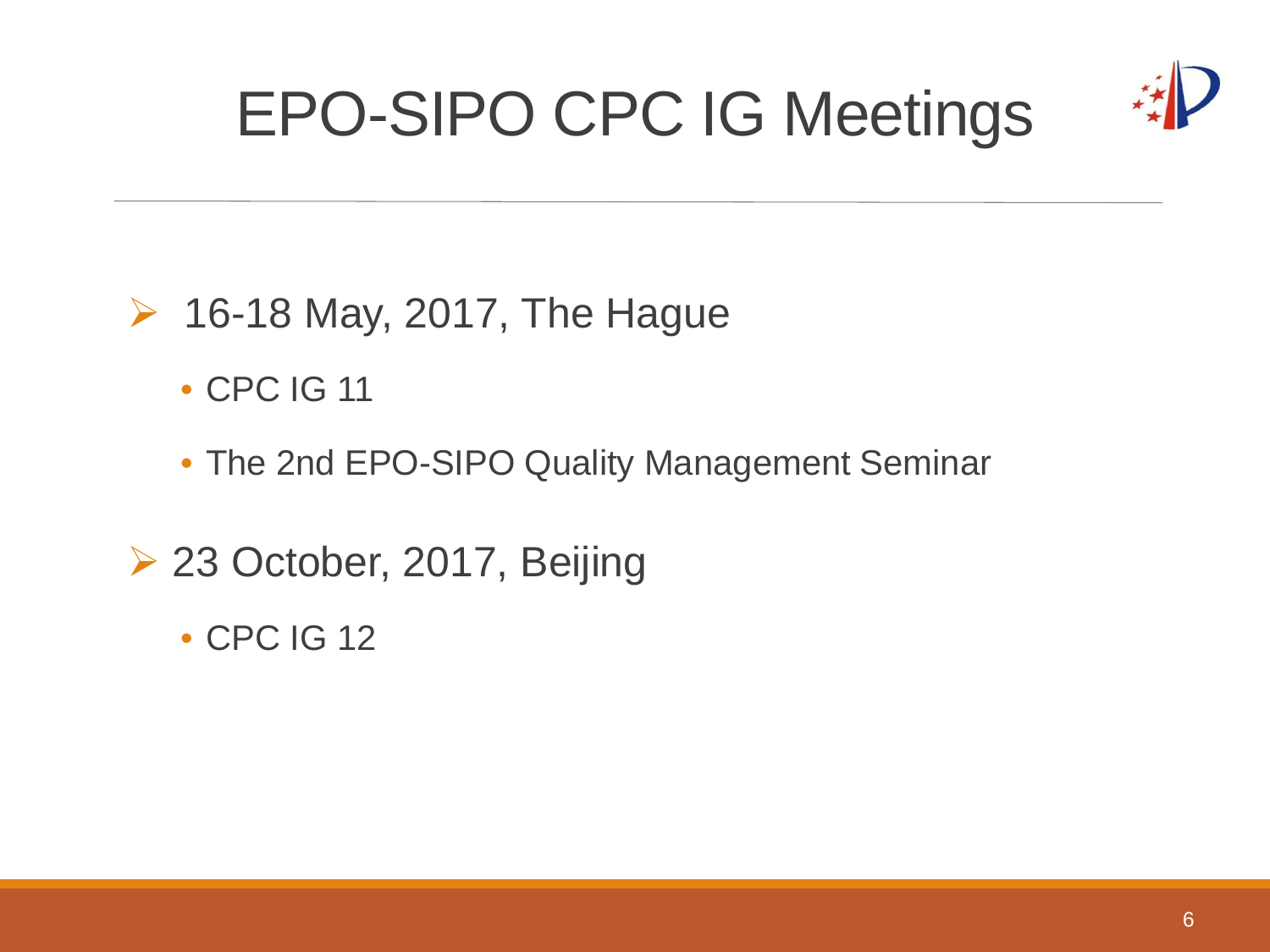## Next Steps



 $\triangleright$ In 2018, SIPO will continue classifying all newly filed invention applications into CPC and IPC simultaneously.

The corresponding CPC data will be shared with the EPO after they have been published.

The CPC scheme and definitions will be updated to 2018.02 version.

 $\triangle$ CPC reclassification work will be started after receiving the reclassification working list from the EPO.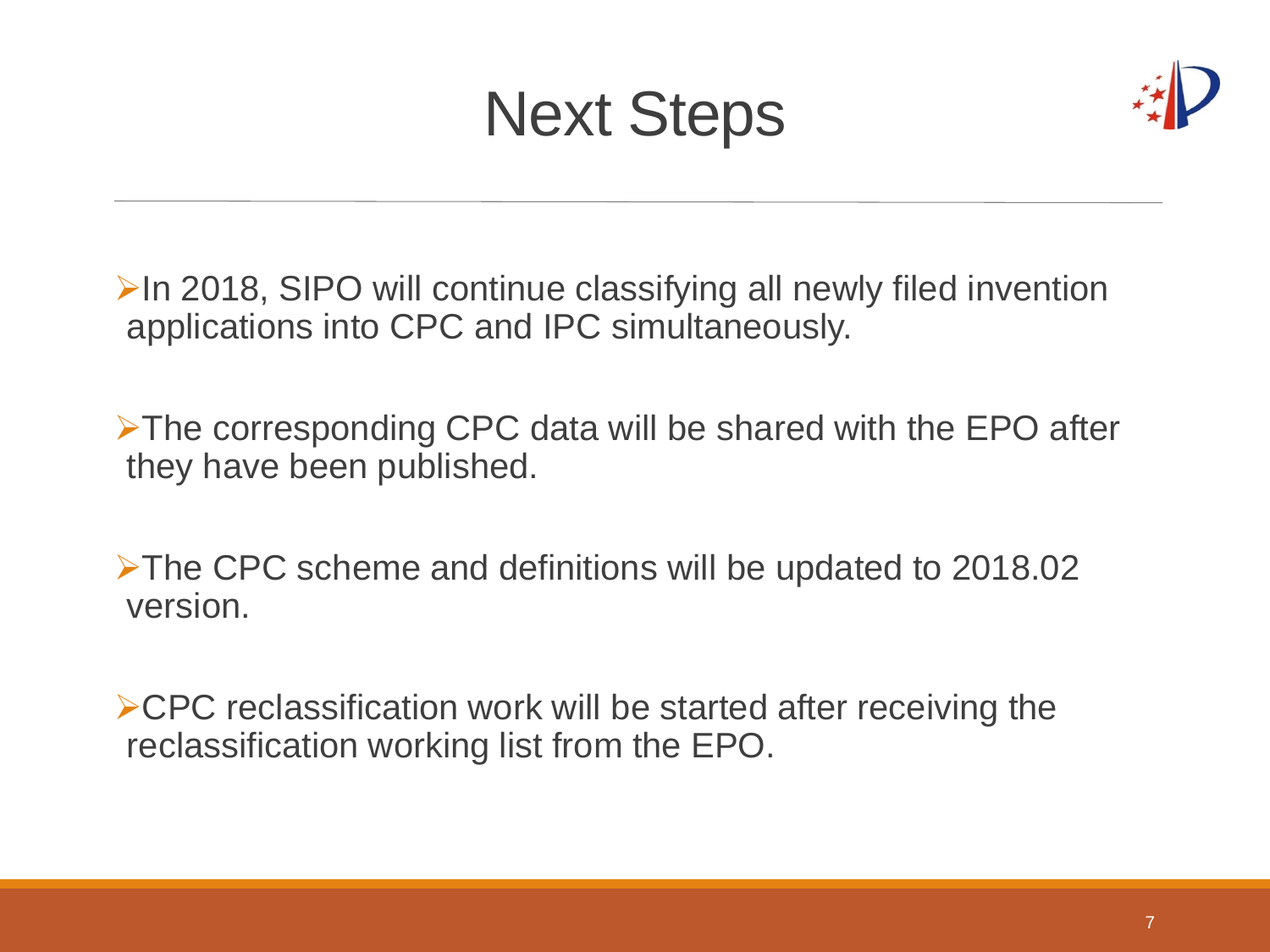## Next Steps



#### **FST Training sessions at the EPO in 2018**

|         | <b>Timing</b>  | <b>Participants</b> | <b>Technical</b><br>fields | <b>Location</b> |
|---------|----------------|---------------------|----------------------------|-----------------|
| Batch 1 | 16 Apr - 4 May | tbc                 | 18                         | <b>Munich</b>   |
| Batch 2 | 10 Sep -28 Sep | tbc                 | 15                         | The Hague       |

▶ CPC workshops at SIPO will be continued in 2018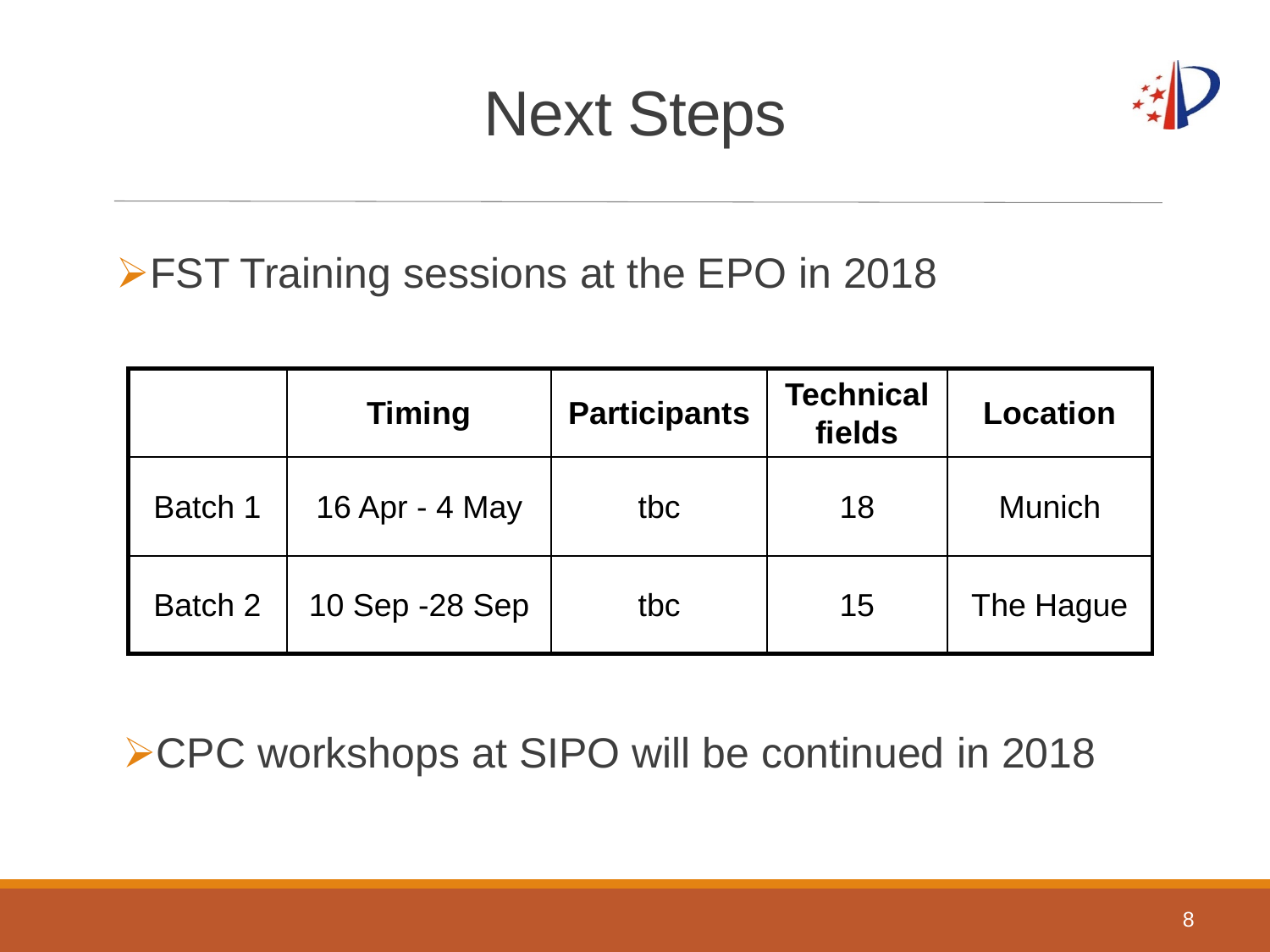## Next Steps



▶ EPO-SIPO CPC IG physical meeting

• Q3-Q4, CPC IG 13 (tbc)

▶ EPO-SIPO CPC IG VICO meetings if needed